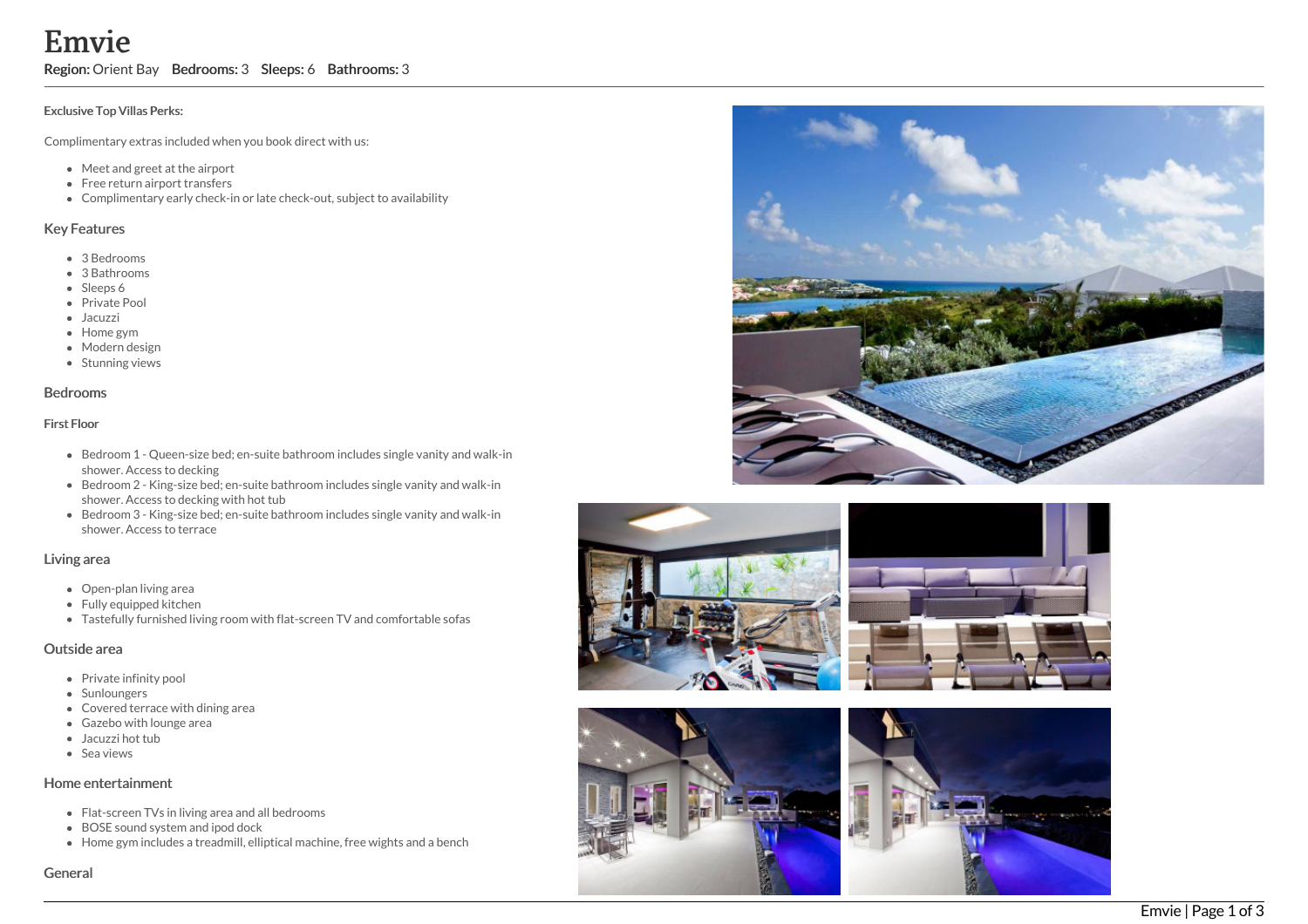- Air conditioning in bedrooms
- Complimentary wifi
- Bedding and towels included
- Private parking
- Gated
- Safe in all bedrooms
- No pets

# Staff

- Housekeeper (off-site)
- Concierge